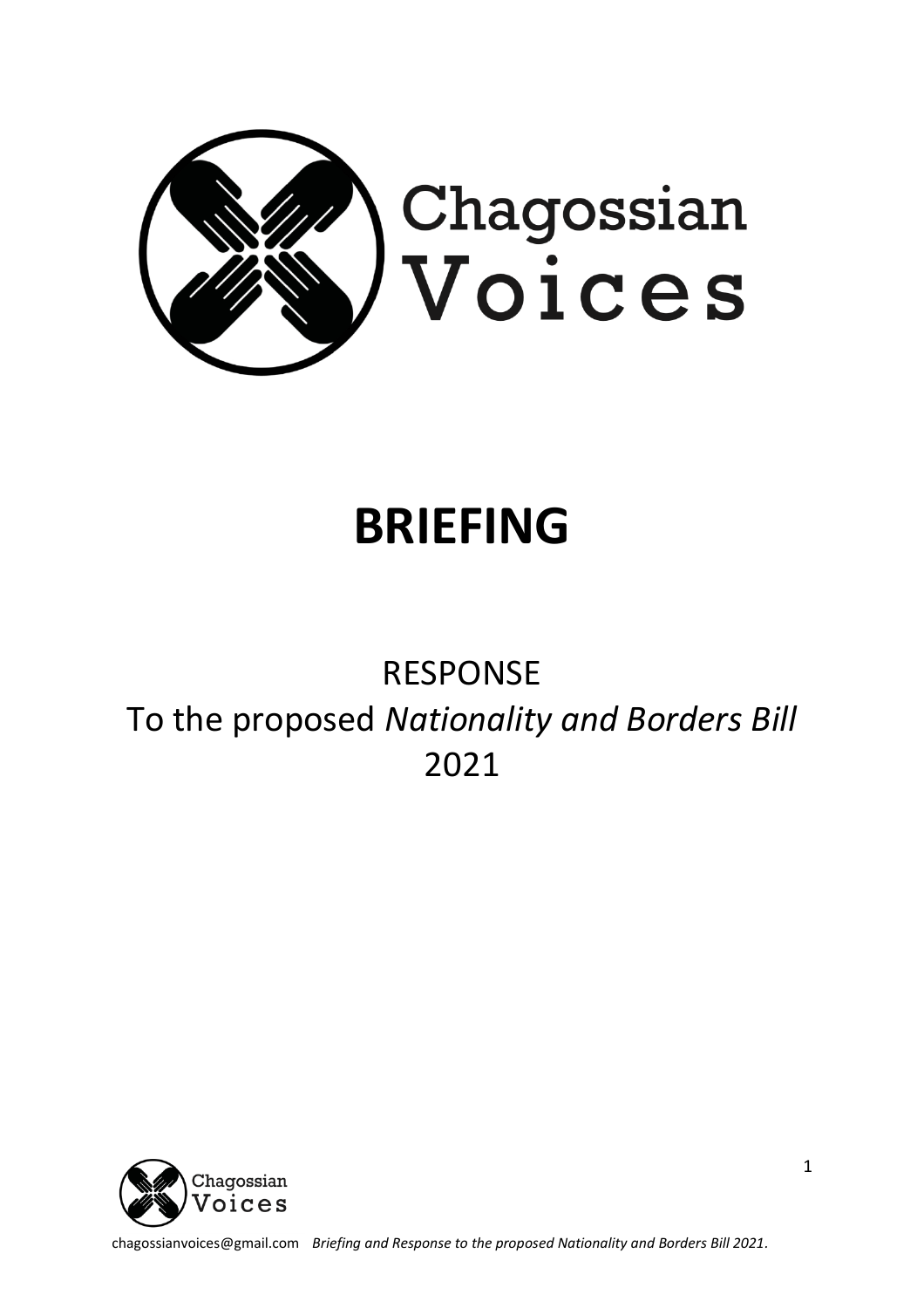## **CONTENTS**

| 1. Introducing Chagossian Voices                                                           | 3  |
|--------------------------------------------------------------------------------------------|----|
| 2. Summary of Chagossian Voices Response to the Nationality and Borders Bill 2021          | 4  |
| 3. Background Information                                                                  | 5  |
| 4. Why are Chagossians British citizens?                                                   | 5  |
| 5. What are the problems with the current citizenship/immigration status of Chagossians? 6 |    |
| <b>ADDITIONAL INFORMATION ABOUT THE CHAGOSSIANS</b>                                        |    |
| 8. Chagossians in Mauritius                                                                | 8  |
| 9. Chagossians in the Seychelles                                                           | 8  |
| 10. Chagossians in the UK                                                                  | 8  |
| <b>EVIDENCE and CASE STUDIES</b>                                                           |    |
| A. Anomalies from the generation of native-born islanders (1st generation)                 | 11 |
| B. Children of native-born islanders (2nd generation)                                      | 11 |
| C. Grandchildren of native-born islanders (3rd generation)                                 | 12 |
| D. Spouses                                                                                 | 14 |

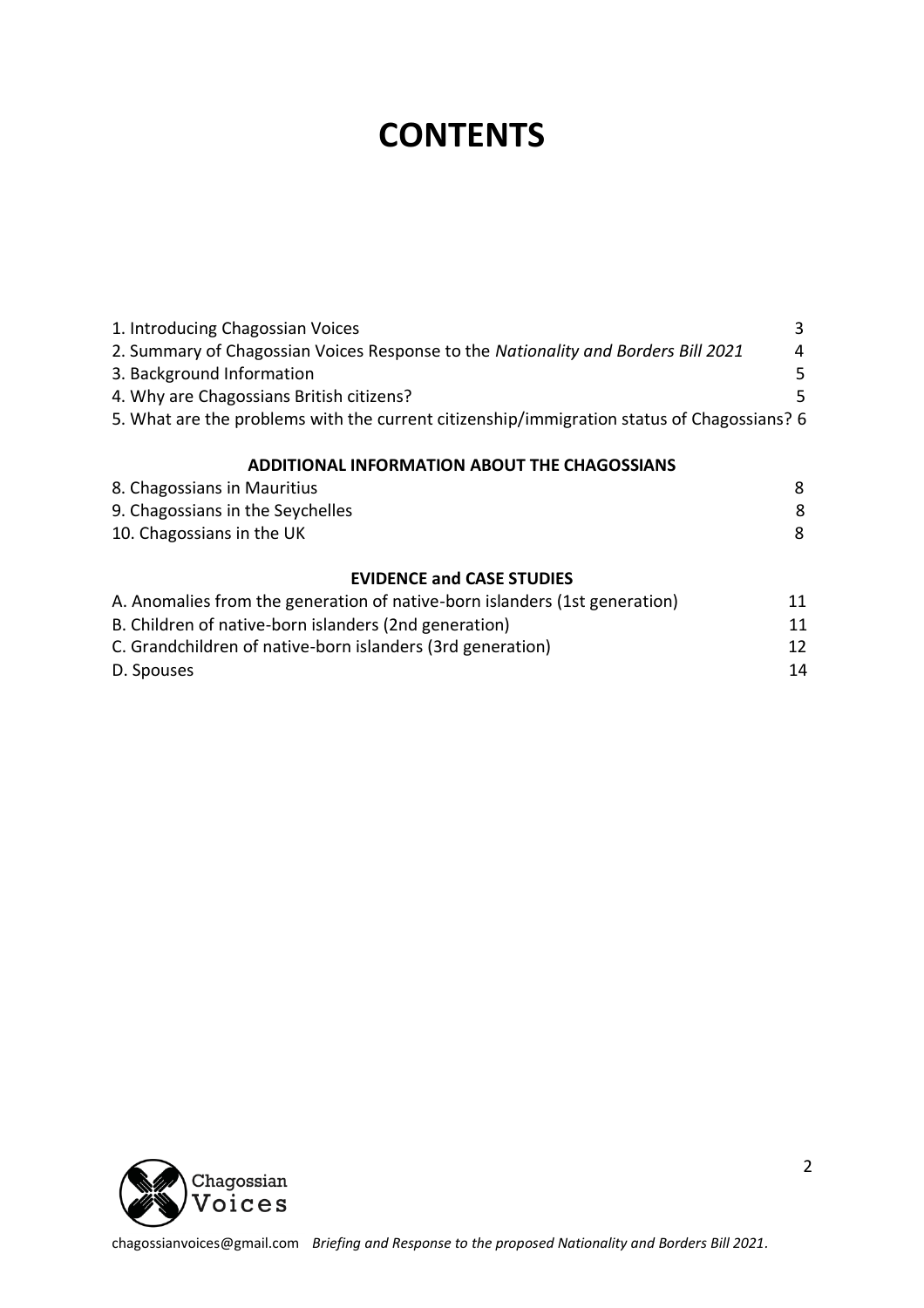

### **Introducing Chagossian Voices**

Chagossian Voices is a grassroots Chagossian community platform which promotes the varied voices of the Chagossian community through conferences, webinars and direct communication with official bodies and the general public.

[chagossianvoices@gmail.com](mailto:chagossianvoices@gmail.com) <https://www.facebook.com/chagossianvoices/>



chagossianvoices@gmail.com *Briefing and Response to the proposed Nationality and Borders Bill 2021.*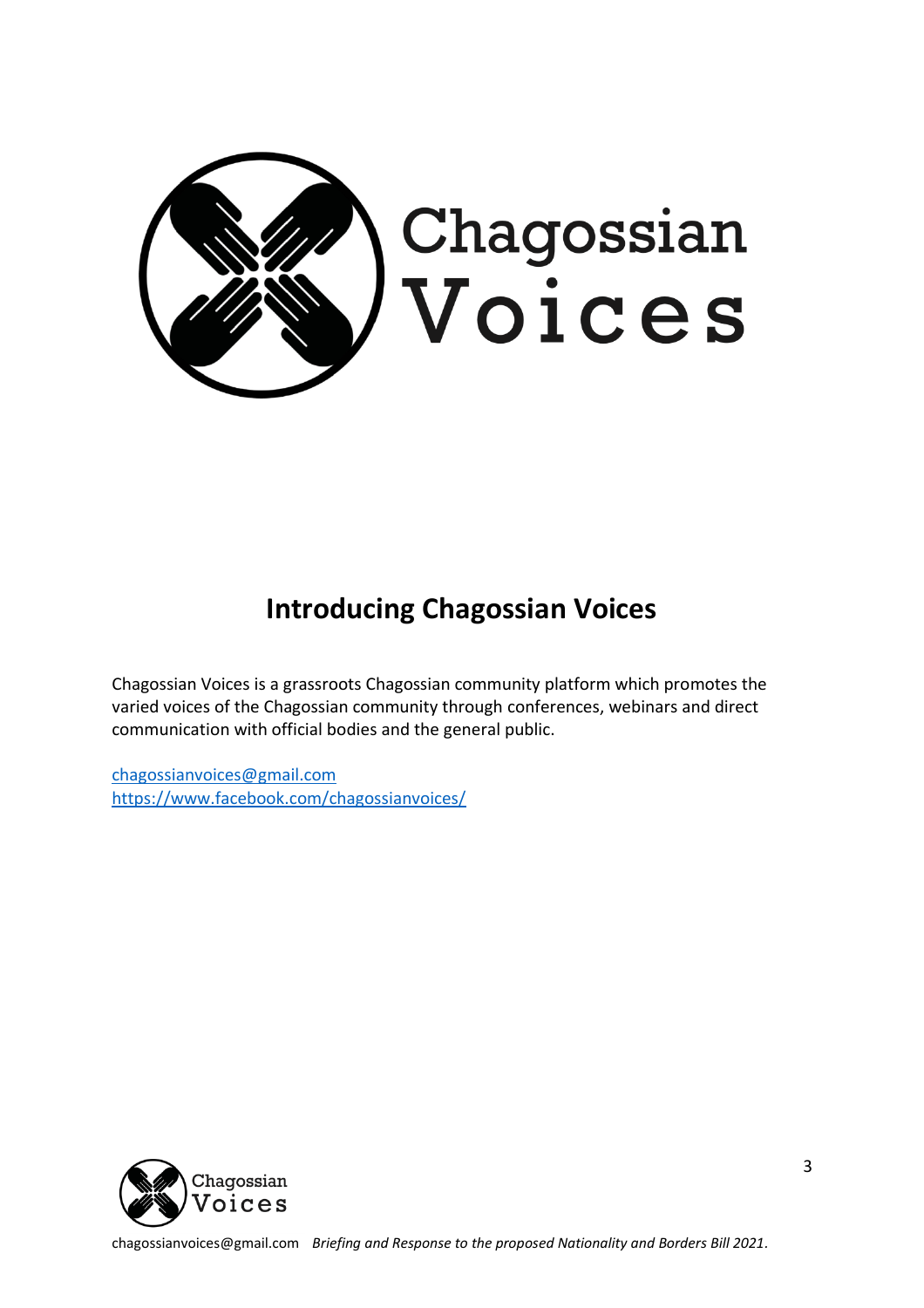#### **Summary of Chagossian Voices Response to the** *Nationality and Borders Bill 2021*

#### **Do these reforms adequately address any remaining areas of unjustified discrimination in British nationality law?**

- *1. We would like clearer and more definite guarantees for the Chagossian community, which remains divided, traumatised and impoverished by its experiences resulting from their enforced exile by the UK Government. This could come as an amendment to the Bill or as guarantees from government as to how this Bill will be applied to the benefit of the Chagossians.*
- **2. We believe that all native born Chagossians and their direct descendants should be guaranteed a simple and cheap access to UK citizenship. Citizenship should not depend on the gender or marital status of the Chagossian ancestor. Spouses of Chagossians should not need to qualify in terms of income or the** *Life in the UK* **test. Chagossians need support, to help them adapt, integrate and succeed in the UK.**

With such a guarantee, Chagossians would be able to flourish in UK society both as individuals and as a community. They would be released from the financial burdens and stress of immigration requirements and fees. Undocumented Chagossians would be able to work, get educated, marry and fully participate in society. Family life would be restored and the vibrant character and culture of Chagossians would be a fully functioning part of UK society.

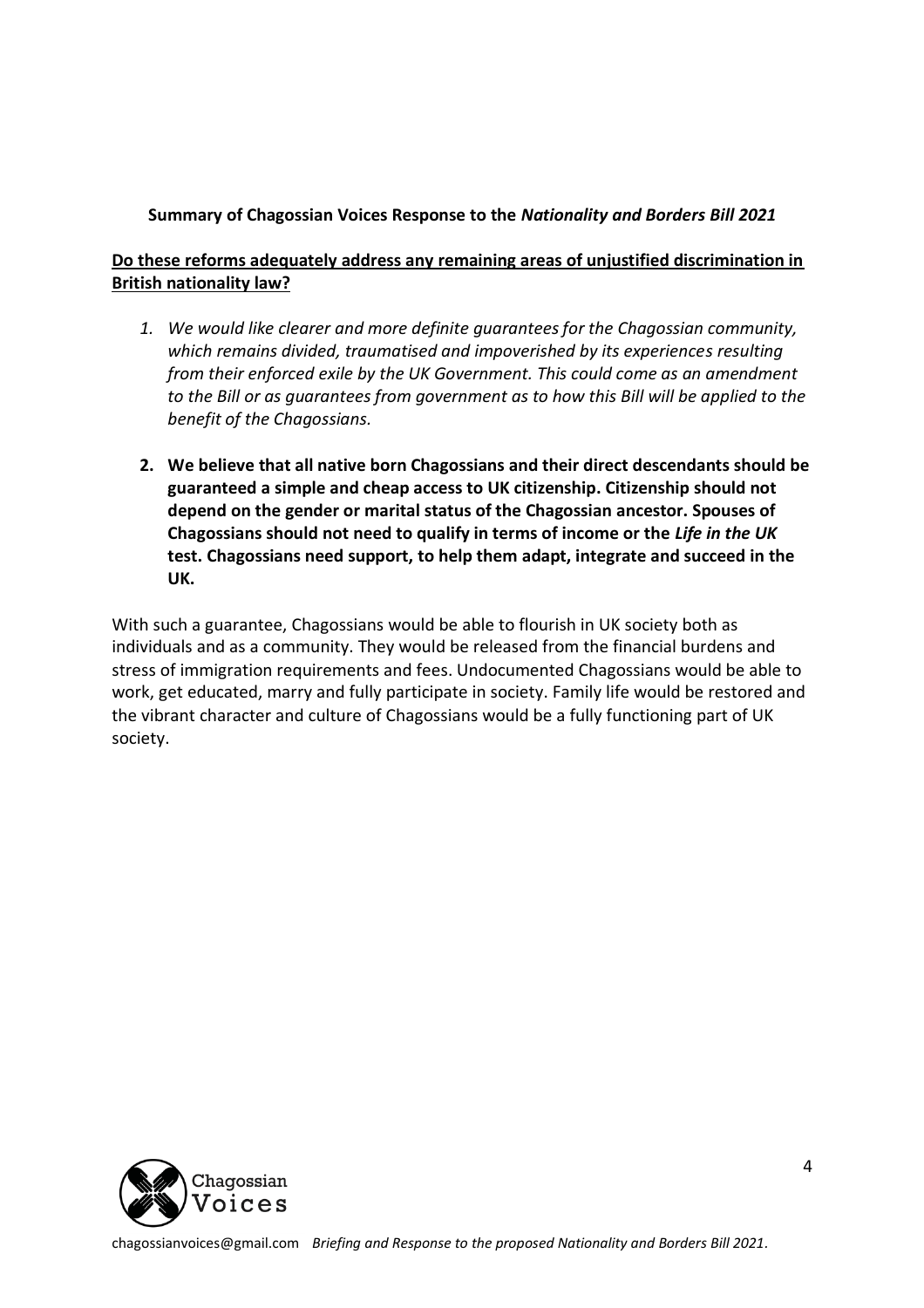#### **Background Information**

#### **Who are the Chagossians?**

The Chagossians, sometimes known as the *Ilois,* are the forcibly exiled inhabitants of the Chagos Archipelago and their descendants. Between 1965 and 1973 the islanders were removed against their will from the islands by the UK government and prevented from returning, to make way for a US airbase on Diego Garcia. The Chagossians were a settled population on the islands and can trace their origins on the islands back to slaves first brought by the French to Chagos in 1793. The Chagossians were removed by the UK to Mauritius and the Seychelles, and the population is now divided between the UK, Mauritius and the Seychelles. Some Chagossians describe themselves as BIOT (British Indian Ocean Territory) people/citizens. The Chagossians experienced poverty, marginalisation and ethnic discrimination in Mauritius both as Chagossians and as Afro-creoles. Chagossians mainly speak Kreol. As a community long denied educational opportunities, they often struggle with written and spoken English.

#### **How many Chagossians are there?**

Exact numbers are difficult to estimate as the involuntary exodus from the islands took place over time, in addition to the final forced removal in 1973. Mauritian government figures from 1978 counted 557 families and 2,323 Chagossians<sup>1</sup>. However, there were also at least 200 Chagossians in the Seychelles at this time. It is estimated that the total population of the Chagossian diaspora is currently no more than 10,000. The UK population is mainly in Crawley West Sussex (at least 3,000) and in Manchester (about 300)

#### **Where is the Chagos Archipelago?**

The Chagos archipelago is a group of more than 56 low lying coral atolls, of which the island of Diego Garcia is the largest. Until 1965, when the British Indian Ocean Territory (BIOT) was created, the islands were administered as a 'lesser dependency' of the British colony of Mauritius. Other major island groupings include Salomon and Peros Banhos.

#### **Chagossians and British Citizenship**

The Treaty of Paris (1814) passed control of Mauritius and its 'lesser dependencies' (Chagos, Seychelles, Rodrigues, Agalega etc) to Britain. Native born Chagossians have, since this time been Citizens of the United Kingdom and Colonies, and latterly, British overseas territories citizens as well as British citizens (from 1 May 2002) by way of the British Overseas Territories Act, section 3(1)).

<sup>1</sup> HQ02X01287; Judgement In the High Court of Justice, Queens Bench Division; The Honourable Mr. Justice Ouseley. 9 October 2003

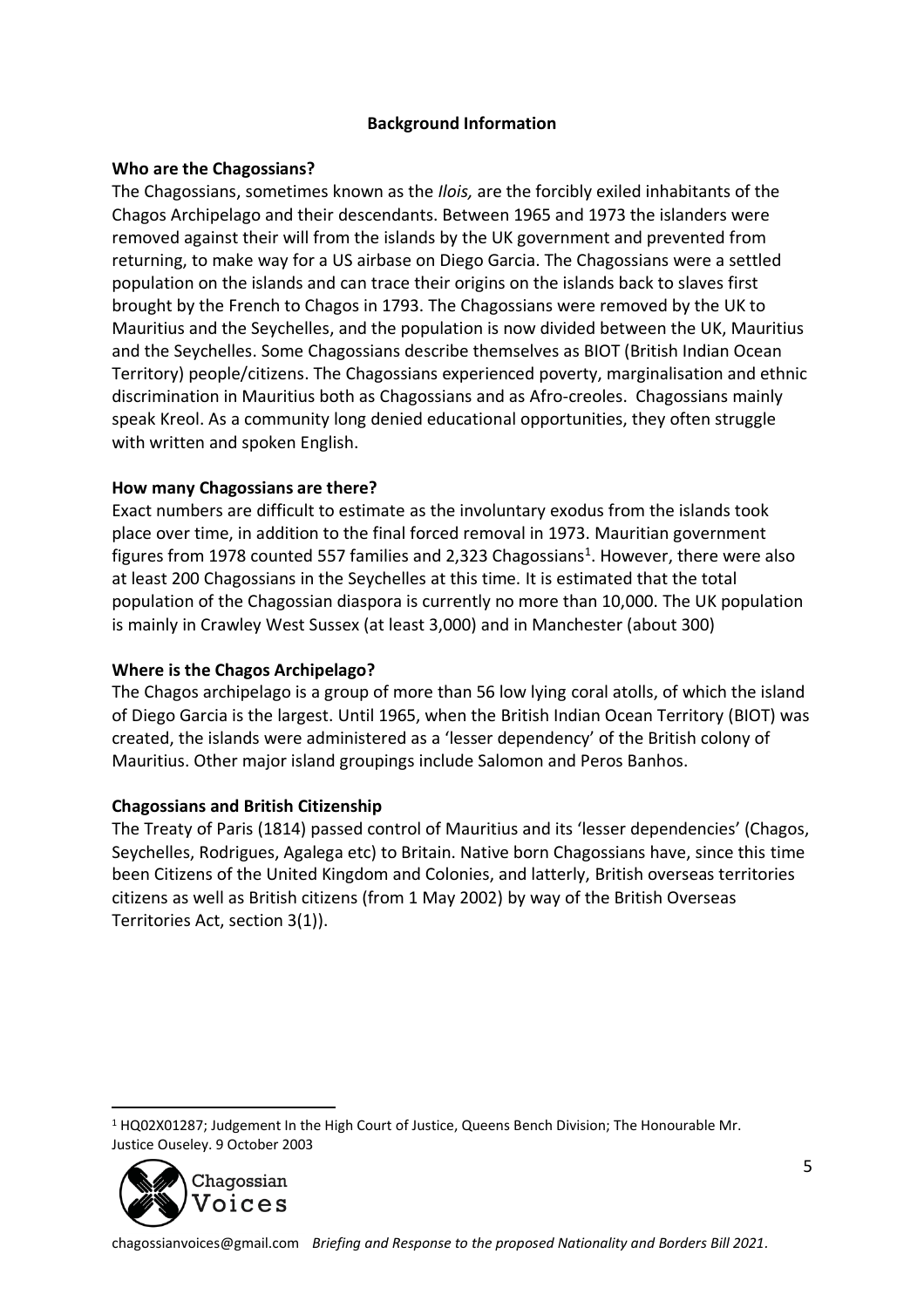#### 1. **Why are Chagossians British citizens?**

(i) The Chagossians are the exiled citizens of a British Overseas Territory (BOT) and their descendants.

(ii) Unlike other BOT citizens, the Chagossians were all forcibly removed from their islands by the UK government and were moved to foreign territories without consent or consultation.

(iii) They have been forbidden to return to their islands and until 2002 were forced to raise families outside Crown territories against their will. The severance of links with the UK was forced on them.

(iv) They are British citizens who have been denied their rights of abode on their territory, their rights to raise a family there, and denied any right to self-determination for themselves or their islands.

(v) Since 2002 Chagossians born on the islands have, like other BOT citizens, been able, at their own expense, to claim right of abode in the UK and British citizenship. In theory this right also passed to their children, but many Chagossians of this generation have struggled to obtain citizenship. They have often been declined citizenship due to discriminatory interpretations of immigration law, particularly for those born before 1969 and after 1983. Citizenship has not automatically passed to their grandchildren – even if they have migrated to the UK with their (British) parents as very young children. This is unfair; the reason that such a person was absent from British territory is due to their exclusion by the UK government, and not a voluntary severing of links.

(vii) Article 15 of the Universal Declaration of Human Rights states that "No one shall be arbitrarily deprived of his nationality nor denied the right to change his nationality." Surely Britain's treatment of the Chagossians violates this most fundamental human right.<sup>2</sup>

<sup>2</sup> <https://www.un.org/en/about-us/universal-declaration-of-human-rights>

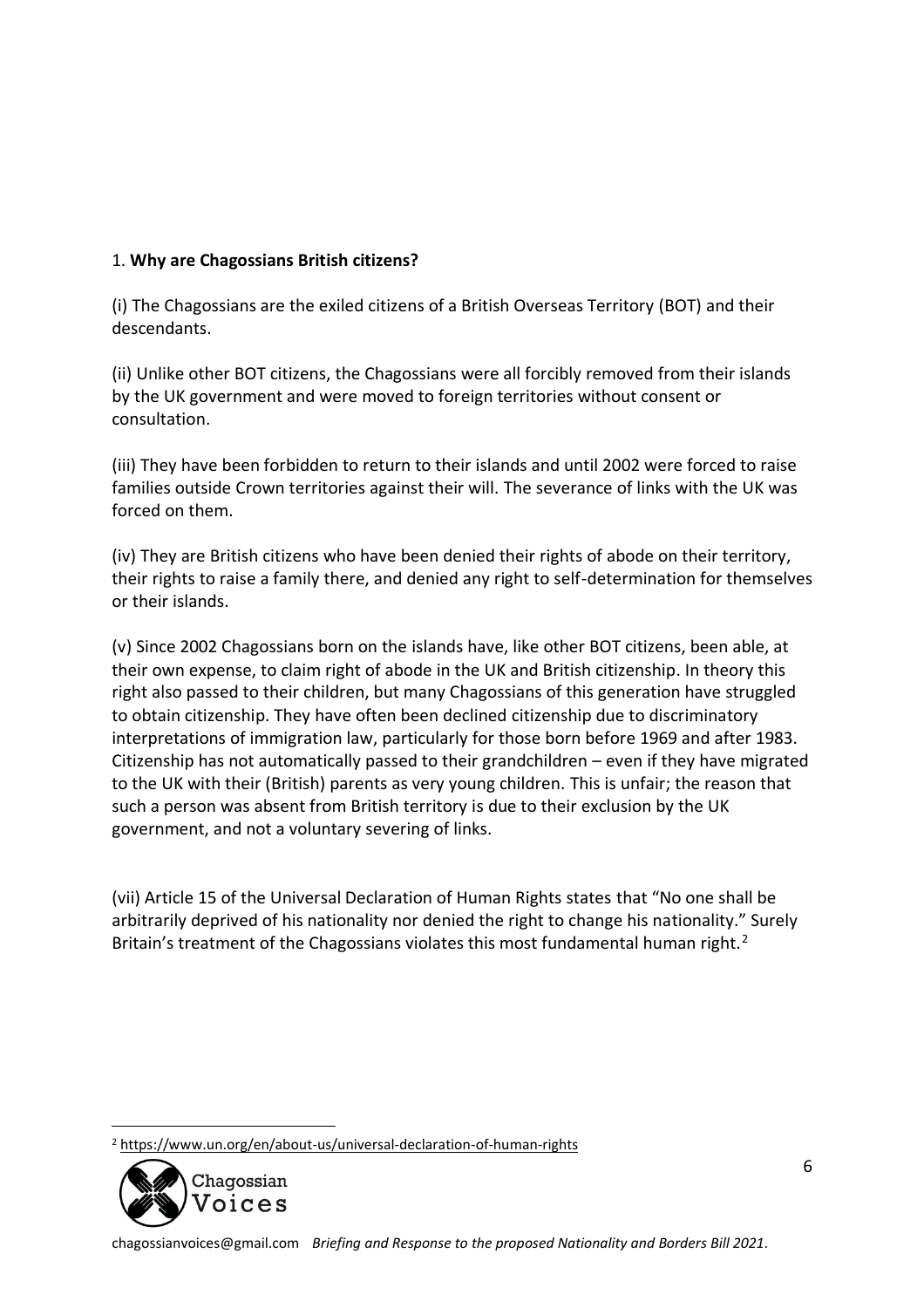#### 2. **What are the problems with the current citizenship/immigration status of Chagossians**?

(i) Only native born Chagossians with incontestable documentation and 2nd generation Chagossians (their children) born between 1969 and 1983 have had a relatively straightforward pathway to UK citizenship.

(ii) 2nd generation (the children of native-born islanders) born outside the dates in (i) have often been denied citizenship, despite being entitled to UK citizenship

(iii) 3rd generation – many of whom have been in the UK since early childhood – often become an undocumented presence in the UK once they reach the age of 18. Family life, as well as the freedoms and potential of the undocumented Chagossian are profoundly damaged by this status which denies them access to jobs, housing and healthcare.

(iv) Most Chagossian families, already financially ruined by their enforced exile, are paying, and have for many years paid, huge and increasing visa, immigration and citizenship fees, health surcharges and legal expenses for spouses and children with pending or rejected applications. This limits their lives and damages their health and wellbeing through stress and impoverishment.

(v) Broken and divided families are another consequence of this expensive. complicated and constantly changing immigration process. Due to high costs and legal complications, a Chagossian family taking as many as 15 years to fully migrate to the UK. Many never complete and remain divided. 60 years of Chagossian exile, dispersal, poverty and separation have severely limited their life chances and damaged their health and wellbeing.

(vi) Many spouses of Chagossians do not qualify for permanent residence on grounds of income, further dividing families. Since spouses of Chagossians are often the partner in a long-established family, the family division created by this requirement is inhumane. Chagossian family members were living most of their lives in enforced exile and consequently also struggle with the 'Life in the UK' test. This should be waived in the case of Chagossians.

(vii) Chagossians have had citizenship denied for the following reasons:

- Native born parents were unmarried or had incomplete documentation. However, no permanent civil or religious registration existed on the islands and the gender imbalance and mobile workforce on the islands meant that traditional nuclear families were rare. Rejection on this basis is unacceptable.
- Citizenship has been sometimes declined due to the gender of native ancestor  $\cdot$
- Sometimes applications are rejected due to error or ignorance at the passport or Home Office
- The applicant was born before 1969 or after 1983

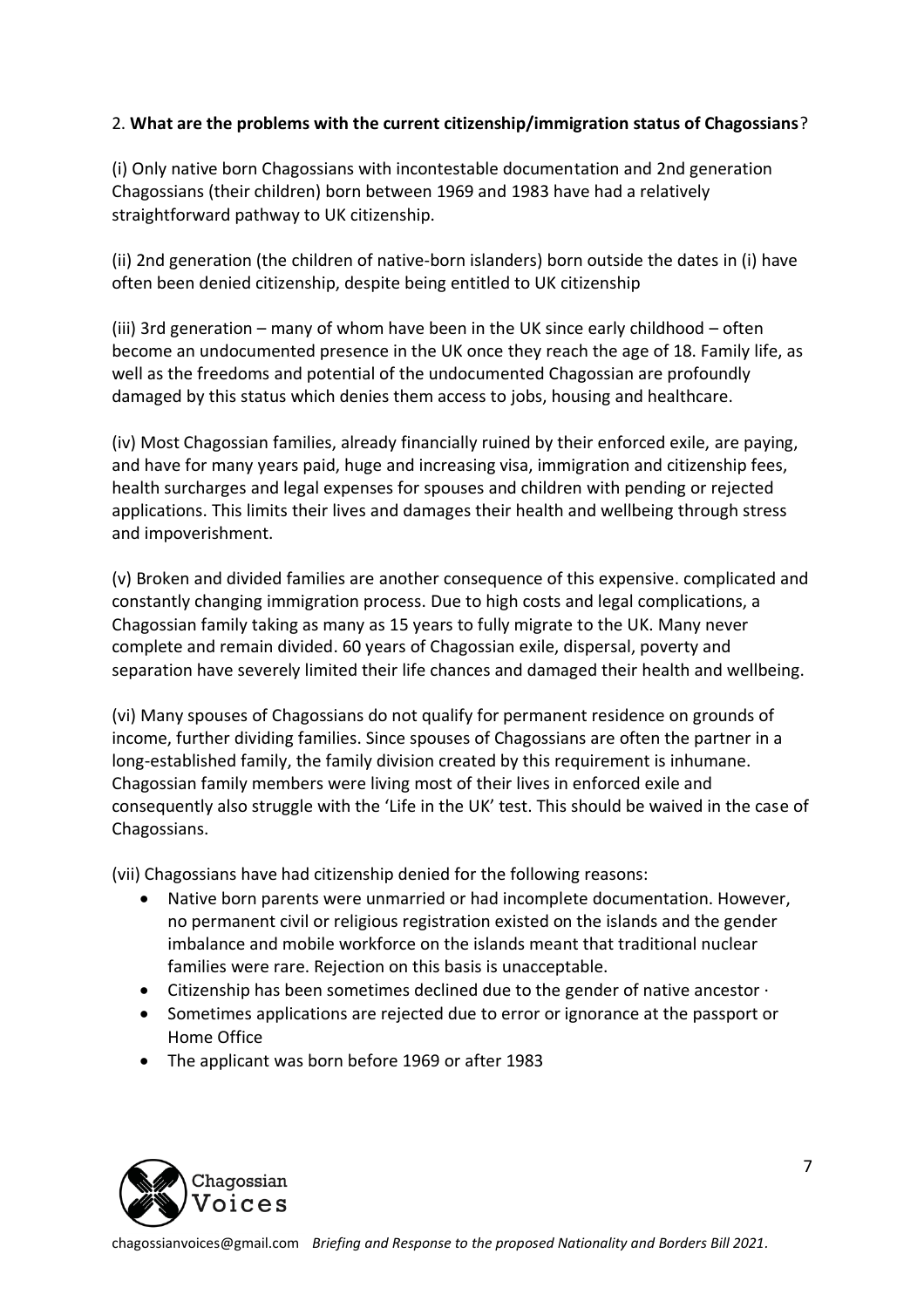#### **Additional information about the Chagossians**

#### **A. Chagossians in Mauritius**

Chagossians encountered numerous problems in their removal to Mauritius by the UK Government, **which to most was an unfamiliar and distant territory with a way of life very different to their own**.

*I. Marginalisation and discrimination*

Mauritius is a majority Hindu country with 60% of the population of South Asian origin. The Chagossians are mainly of Afro-Creole origin and Christian (mainly Roman Catholic). Most Chagossians experienced structural and personal discrimination due to their race, origins, appearance, accent and ethnicity throughout their time in Mauritius, putting them on the margins of society economically and socially.<sup>3</sup>

II. *Inability to find and sustain employment*

Chagossians arrived from a remote plantation economy with a skill set which did not match the employment market in Mauritius. They also arrived in Mauritius at a time of very high unemployment and without formal education or certification. There was no provision for their integration or training provided for them to adapt to Mauritian society. The money allocated by the UK for their support was withheld by the Mauritian government until 1978 and allocated haphazardly and unfairly.

III. *Lack of housing, social and financial capital*

Chagossians were dumped on the quayside in Port Louis. They had no homes, no social or support network and no money. Many Chagossians remained marginalised and in poverty throughout their time in Mauritius

IV. *Stress, trauma and broken families*

Many Chagossians have suffered extreme trauma through this enforced displacement, separation from their homes and homeland and many families were divided and damaged. This trauma remains with individuals and families.

#### **B. Chagossians in the Seychelles**

Chagossians were also deposited in the Seychelles without their consent. These Chagossians have never benefited from any of the compensations paid by the UK government, as the funds were administered by the Mauritian government. Seychellois Chagossians are often overlooked and forgotten by public authorities, international organisations and governments. They too experienced discrimination, exclusion and marginalisation.

#### **C. Chagossians in the UK**

Despite being British Overseas Territories citizens, Chagossians were unable to reside in the UK until the 2002 British Territories Act was passed. As the only BOT citizens banned from their own territory, most Chagossians saw right of abode in the UK as their absolute right and something which should have been granted at the time of enforced exile.

<sup>&</sup>lt;sup>3</sup> See also: Jeffery, L., & Vine, D. (2011). Sorrow, sadness, and impoverishment: The lives of Chagossians in Mauritius. In *Eviction from the Chagos Islands* (pp. 83-102). Brill.

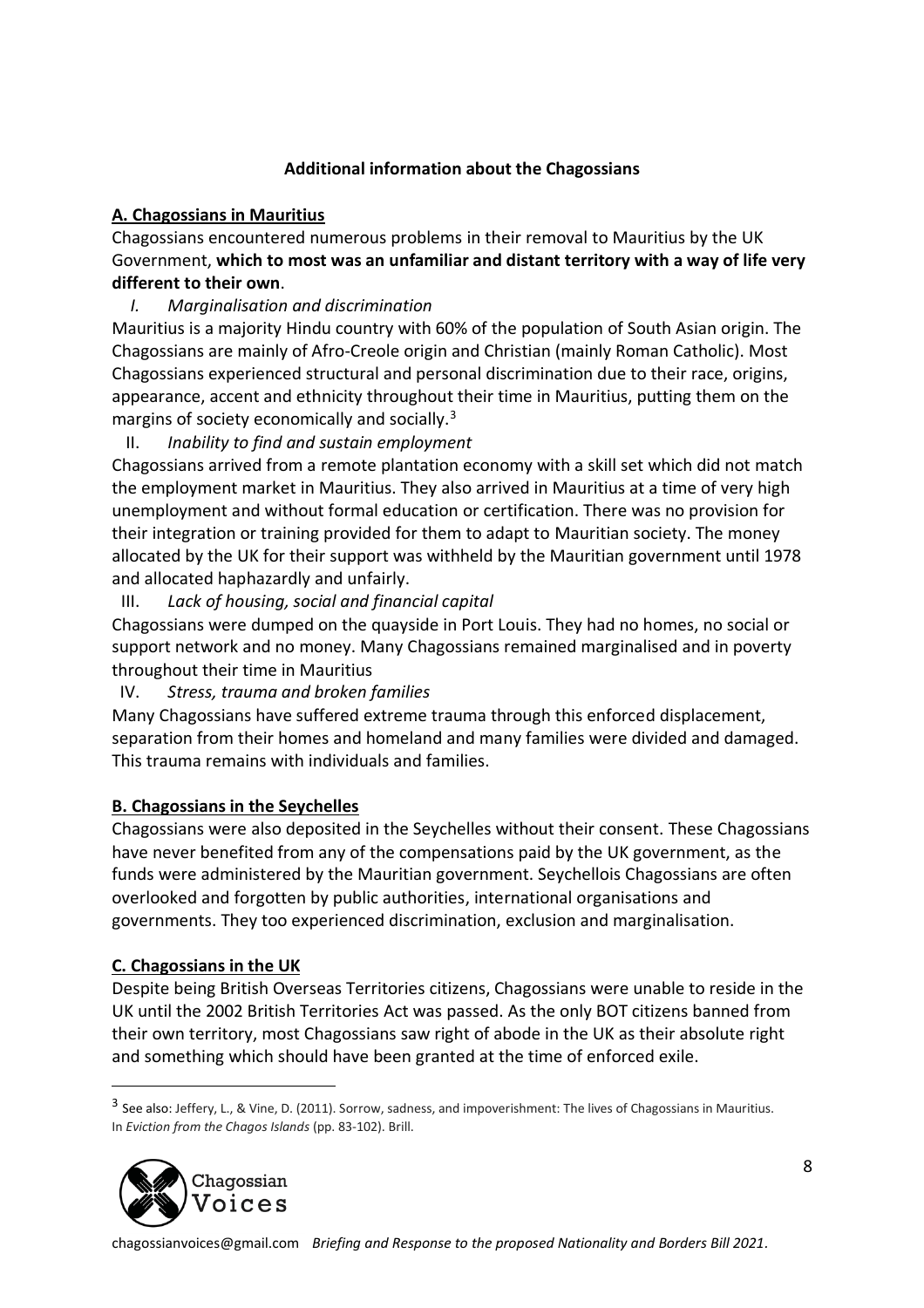#### • *Arrival in the UK*

The migration of Chagossians and their families to the UK was not assisted in any way by the UK government. The Chagossians financed every aspect of their migration and settlement in the UK, themselves and were not offered any integration or welcome package by the UK government. There was no plan or funding for their integration, education or wellbeing and they were left entirely to fend for themselves.

• *Problems integrating and succeeding in the UK*

Since no support or integration programme was set up for Chagossians, many have had problems navigating the systems and opportunities of their new homeland. Many Chagossians struggle with English and the community have had to fight to be properly noticed and supported.

• *Housing*

Chagossians have often been regarded as 'voluntary homeless' and have had difficulty accessing and affording decent housing. Many live-in crowded conditions, with extended families sharing a single home.

• *Broken families*

Due to the expense of migrating to the UK, families have come in stages, sometimes over many years. Due to the complexity of immigration legislation some family members have been unable to come to the UK or have had to go back. Families remain divided since exile and the community and individuals are living under enormous stresses.

• *Constant uncertainty*

The last 15 years have seen constant changes in rules and laws concerning immigration to the UK. There have been dramatic changes to earning thresholds, requirements to take a test (Life in the UK), huge rises in registration and application fees for visas and a menacing tightening of the system, now identified as the 'hostile environment'.<sup>4</sup>

In addition, the Chagossians feel they have been have been misled by the UK Government over the possibility of returning to their islands. For a number of years, the prospect of return to the islands was presented to the community as a real possibility and a feasibility study was undertaken by KPMG on behalf of the government (2015). Despite the report's finding, this option was finally closed by the government in September 2016.

• *Financial problems*

Most Chagossian families, already rendered destitute from their lives in Mauritius, have to spend thousands of pounds on travel, legal fees, visas, health charges. This leaves many of the community in debt and without the appropriate documentation.

• *Transgenerational trauma and the cumulative effect of chronic stress and life events* The Chagossian community is at a crisis point. Community members have become overloaded with losses, changes, challenges, burdens and life events – all created by government decisions in which they have had no say or choice. Enforced exile has created a sense of loss and alienation; broken families have created misery and despair; they have been worn down by discrimination and unfairness. Families are destroyed financially and

<sup>4</sup> See: Jones, H., Gunaratnam, Y., Bhattacharyya, G., Davies, W., Dhaliwal, S., Forkert, K., ... & Saltus, R. (2017). *Go home?: The politics of immigration controversies* (p. 208). Manchester University Press.

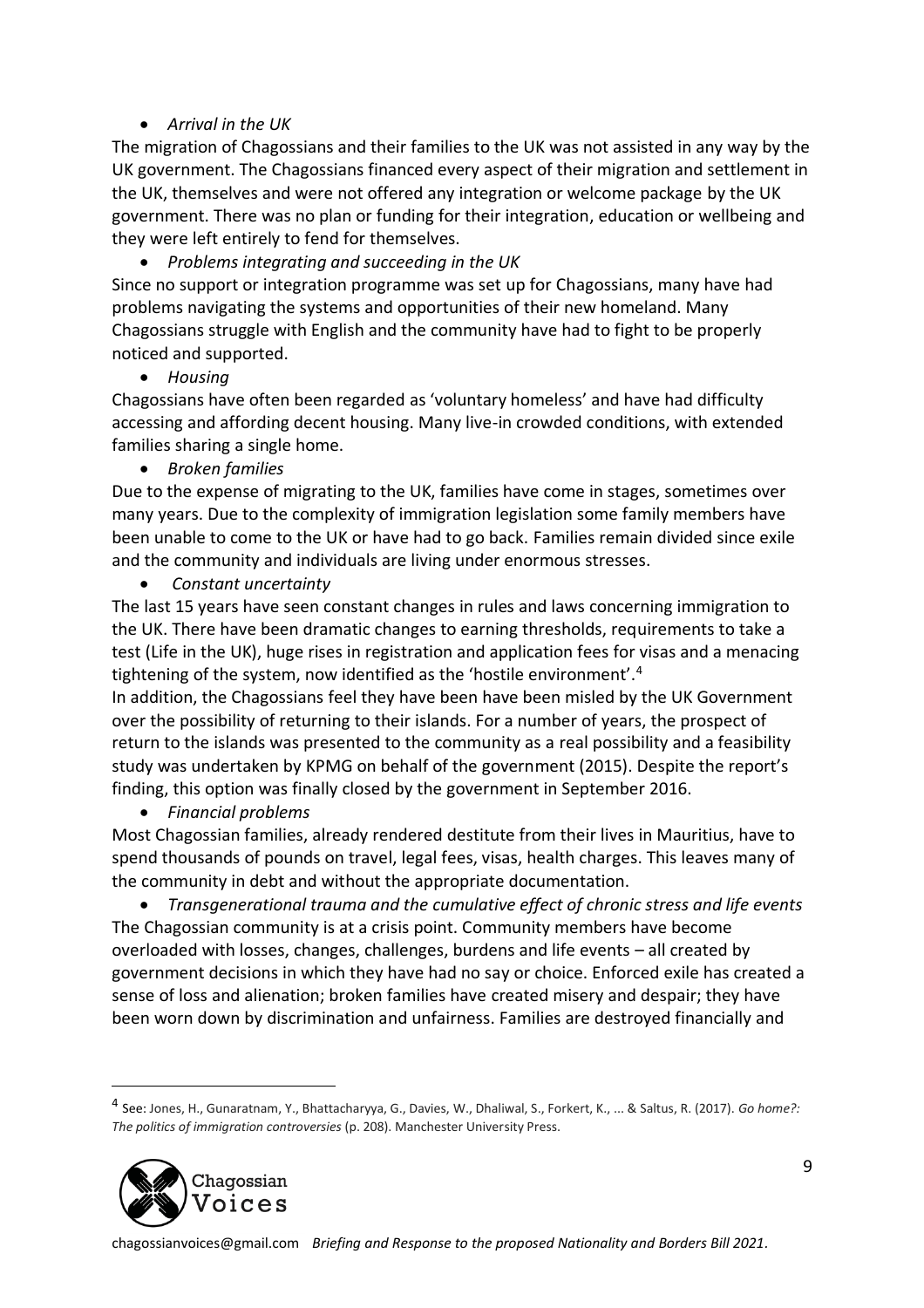emotionally by a system which **heartlessly rejects them** and repeatedly takes money from families who just want to be reunited.

• *Undocumented Chagossians*

There is an increasing number of undocumented Chagossians in the UK. The causes are usually either the cost of the documentation or constant and inexplicable rejection by authorities. These are mainly:

- The grandchildren of native islanders who came to the UK with their (British) parents as young children and who, as adults, have been unable to obtain the necessary status, despite having grown up in the UK with British parents.
- The longstanding spouses of British Chagossians, often in their 60s and 70s, who are constantly refused leave to remain in the UK despite many generations of their family living here.
- An individual whose siblings, parents and grandparents now live in the UK as British citizens, yet due to their date of birth are constantly denied citizenship.
- Anomalies, such as people whose siblings were all born on the islands but were themselves born on an island (like Agalega) which is no longer connected to BIOT.

Undocumented individuals cannot progress with their lives and create multiple problems for themselves and their families. They can fall prey to despair, even substance abuse and crime.

#### **Summary of damaging effects on Chagossians of the current immigration policy**

- Ongoing financial pressure, debt and high interest loans
- Poverty and resulting poor physical and mental health
- Stress through displacement, loss and separation;
- Undocumented Chagossians cannot work or claim benefits and become marginalized and isolated as well as creating a burden for other family members.
- Chagossians find it difficult to progress in society lacking opportunities to develop financial and social capital.
- Families are divided across continents.
- Most Chagossians in the UK live in a state of financial and emotional precarity.

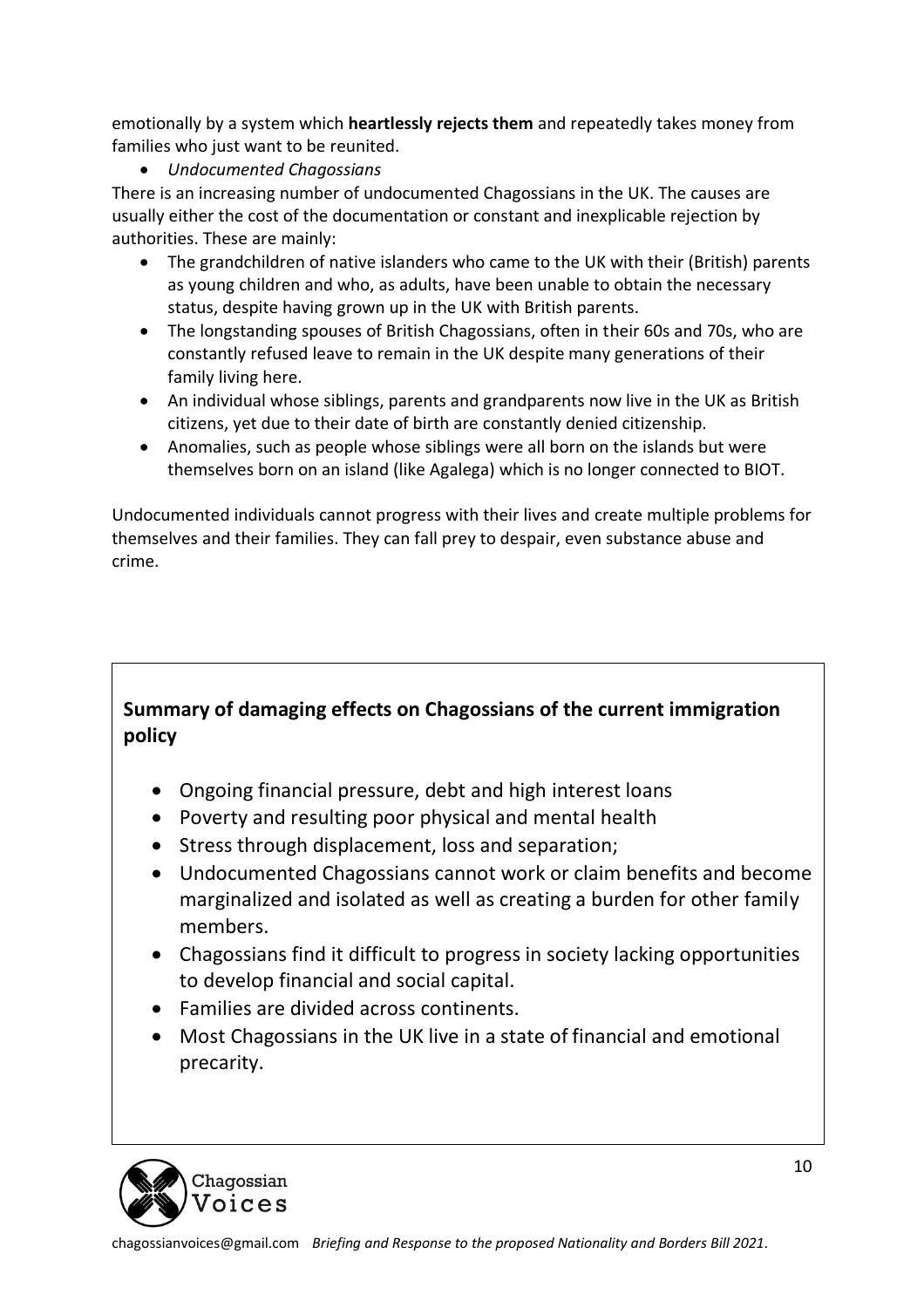#### **Evidence and Case Studies**

*These are the stories, as recounted to us, by Chagossian community members*

#### **A. Anomalies from the generation of native-born islanders (1st generation)**

**A1. Generic problem** Problems have been created for the generation of native born islanders due to incomplete paperwork, parents being unmarried and due to the temporary migration of parents to islands which, at the time were connected to Chagos, but are now part of Mauritius or the Seychelles. Gender imbalance, frequent temporary migrations of workers, and absence of civil or religious administration on the islands meant that cohabitation and polyandry were unexceptional.

#### **A2. Case Study**

**ME** is the member of a Chagossian family who were removed by the UK government from the Diego Garcia in 1973 when she was 17 and had lived there for 13 years. She herself has haunting memories of the traumatic deportation and can be seen on the islands with her family in archive footage included in John Pilger's documentary *Stealing a nation*. Through a quirk of fate, she and one sister were the only members of the family to be born in Agalega then part of the same territory but a dependency of Mauritius, whilst there was a temporary relocation to the island for work reasons. This means the rest of her family, siblings, parents, cousins have been able to claim their citizenship and come to the UK – but she had been denied this pathway. She was also married to a Chagossian native (and British citizen) for more than 40 years and she came to with England with him three years ago. She has four children, and grandchildren who all live in the UK with British passports. Tragically her Chagossian/British husband died last year and she has been left without documentation and with no means of support or income. She was recently misled by a lawyer and lost a great deal of money through him, without actually achieving naturalisation for herself. She has no family in Mauritius, was herself evicted from the Chagos islands on the Nordvaer, lived on the islands for 13 years, was married to a Chagos islander and yet cruelly, can not see a clear pathway to regularise her status in the UK. She has all the necessary documents and paperwork.

#### **B. Children of native-born islanders (2nd generation)**

#### **B1. Generic Problem**

There is some confusion concerning the children of native-born islanders. According to the Home Office we have been told "Any children they [native born Chagossians) have in the UK or overseas will also be British citizens"<sup>5</sup>. However, this has often not been the case. In many cases citizenship and right of abode have been limited to those born between 26 April 1969 and before 1 January 1983 (referencing Section 6 of the 2002 British Overseas Territories Act). There has been an INCONSISTENT application of these unfair rules causing much confusion, stress and expense and dividing families. Applications have also been declined in error or through lack of knowledge by those processing applications.

<sup>5</sup> Letter from Home Office Passport and Nationality Policy Unit. 11 December 2020

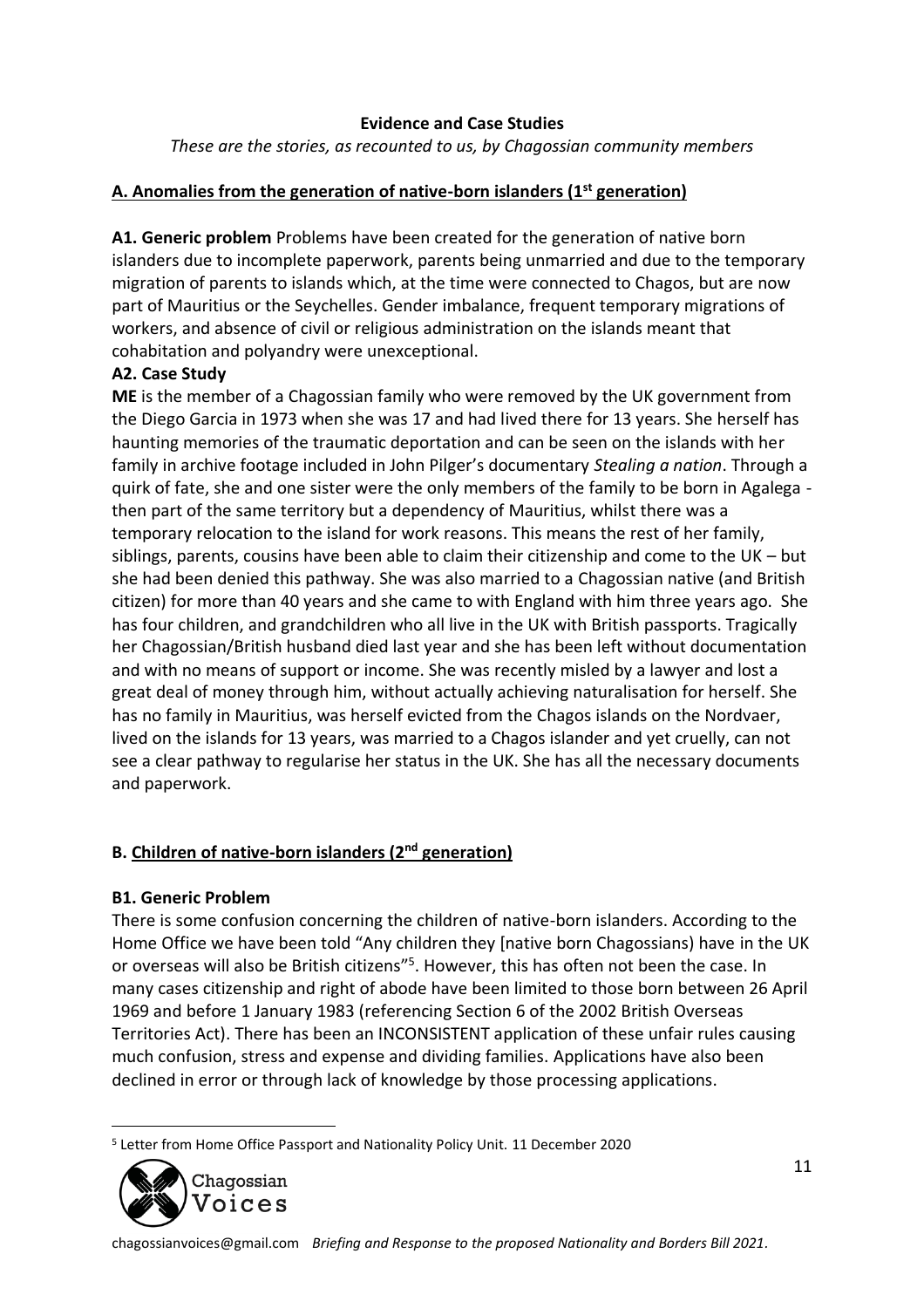#### **B2. Case Study**

RM was born on the  $1<sup>st</sup>$  March 1968 in Mauritius, and both her (unmarried) parents were born on Diego Garcia. In 2013 she came to the UK from Mauritius and filled in a registration UKM for citizenship and was declined. In 2014 she sought the assistance of immigration lawyers and her application was once again rejected by the Home Office, even with all the correct documentation and a covering letter from the lawyers. In 2019 she came to the UK again and her application was rejected again. After this third unsuccessful attempt, and having spent a large sum of money, RM returned to Mauritius. However, her brother, who was born after 1969 was granted citizenship and now lives in the UK, as was her mother who has also moved to England. She now lives, separated from her siblings, parent and cousins through the arbitrary application of an arbitrary date in an unfair administrative process.

#### **B3. Case study**

R I, born in 1960 in Mauritius, who is 95% disabled from a workplace accident in Mauritius, is the son of 2 Chagossian parents (both born on Diego Garcia). He initially applied for British citizenship in 2010 from Mauritius but was declined because he had no proof of civil marriage for his parents. He came to the UK in 2011, having found a church marriage certificate for his parents and managed to make a successful passport application. R.I's wife joined him in 2017. However, her application to stay in the UK was initially rejected, even though she came to the UK as his wife and his carer. Following an appeal she was granted a 2 ½ year visa in 2019. The combined legal fees, administration fees and health surcharge have amounted to more than £5000. His only income is a disability pension and his wife has no recourse to public funds. He has also for many years been battling at great expense to help his son renew his visas, pay legal fees and healthcare bills. His son, who came to the UK before his mother and now works as a chef, became an undocumented presence once he passed the age of 18 and has since then had to pay the increasing visa fees and health surcharge which need renewing at great expense.

#### **C. Grandchildren of native-born islanders (3rd generation)**

*Chagossians have only had right of abode in the UK since 2002. This has meant that many "third generation" Chagossians were born in Mauritius or the Seychelles but have come to the UK as children or young adults with their parents and extended families. These are the three main problems.*

#### **C1. Generic problem**

Third generation Chagossians have come to the UK with their parents who are British citizens by descent. They have attended primary and secondary school in the UK. Due to the cost and complexities of residence and citizenship, parents have been unable to obtain citizenship or leave to remain for their children, who then become an "undocumented" presence in the UK, despite having grown up here and having all their social, family and support networks in this country.

#### **C2. Case Study**

E.N was born in 1998 in Mauritius to a British citizen by descent. He attended primary and secondary school in the UK and has lived in Crawley for 15 years. His single mother was

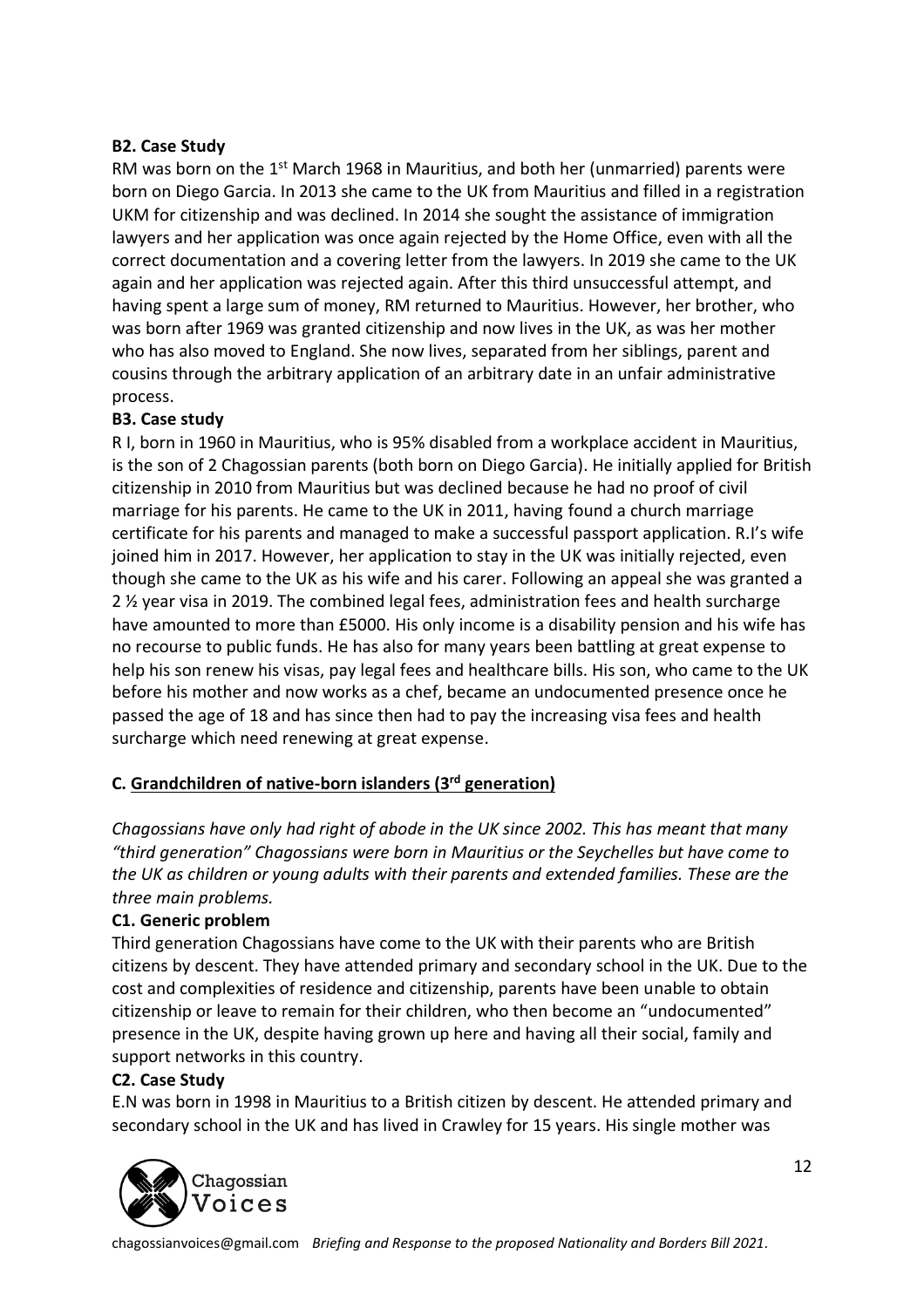unable to afford the increasingly expensive fees for indefinite leave to remain and naturalisation. He has reached the age of 22 and is now in the UK without the papers which will allow him to work, get accommodation or get training, education or access to public support of any kind. He is forced to live on the margins of society and cannot raise the money to improve his immigration status.

#### **C3. Generic problem**

Third generation Chagossians have been left in Mauritius, often with grandparents, while parents establish themselves in the UK and start saving for the passage of the rest of their family. By the time the individual arrives in the UK they are approaching or are over the age of 18. Obtaining the appropriate documentation becomes expensive and complex and the individual chooses to stay in the UK despite the lack of documentation, as all their support networks and family have moved to the UK.

#### **C4 Case Study**

JJGB was born in Mauritius in 1997. His grandfather and grandmother were both born on Peros Banhos and were British citizens at birth. All his father's siblings were also born on the Chagos islands, but by the time his father was born (1969), enforced exile meant his father was born in Mauritius. The B family were therefore in Mauritius through no choice of their own. The entire extended family of siblings, aunts, uncles and cousins have moved to the UK following the correction to immigration law in 2002. This has been done at the personal expense of each individual and families have only been able to move as they can afford it. JJGB's mother was born on the island of Rodrigues, now a self-governing dependency of Mauritius, 500 miles distant. This is significant as both the mother and father of JJGB come from Afro-Creole island communities, who were subjected to marginalisation and discrimination on ethnic grounds in Mauritius. It has also meant that as the whole extended family moved to the UK as soon as they could and JJGB was left without family or community support in Mauritius, and was subjected to discrimination, marginalisation and social isolation.

For this reason, JJGB moved to the UK in 2015, when he was 18, with his mother and has lived here with his British father and British family ever since. He has no family or support network in Mauritius and wants to progress as a fully integrated part of UK society. At the age of 18 his parents lacked the fees and knowledge required for him to progress along the pathways to residence and citizenship. JJGB now wishes to claim British citizenship, denied to him through no fault of his own so he can live a successful life in the UK with his loved ones around him. He has extensive documentation to prove every part of this story.

#### **C5. Generic problem**

A third generation Chagossian requiring care and support has remained in Mauritius with family members, while their British (by descent) parents establish themselves in the UK. Gradually the whole family and support network has come to the UK so the third generation individual comes to the UK as a vulnerable young adult in need of support. They find themselves in the UK as an undocumented presence.

#### **C6 -Case Study**

TSL, who is unmarried with no dependents, is a third generation Chagossian, whose (unmarried) mother is a British citizen by descent, living in Crawley West Sussex. He came to

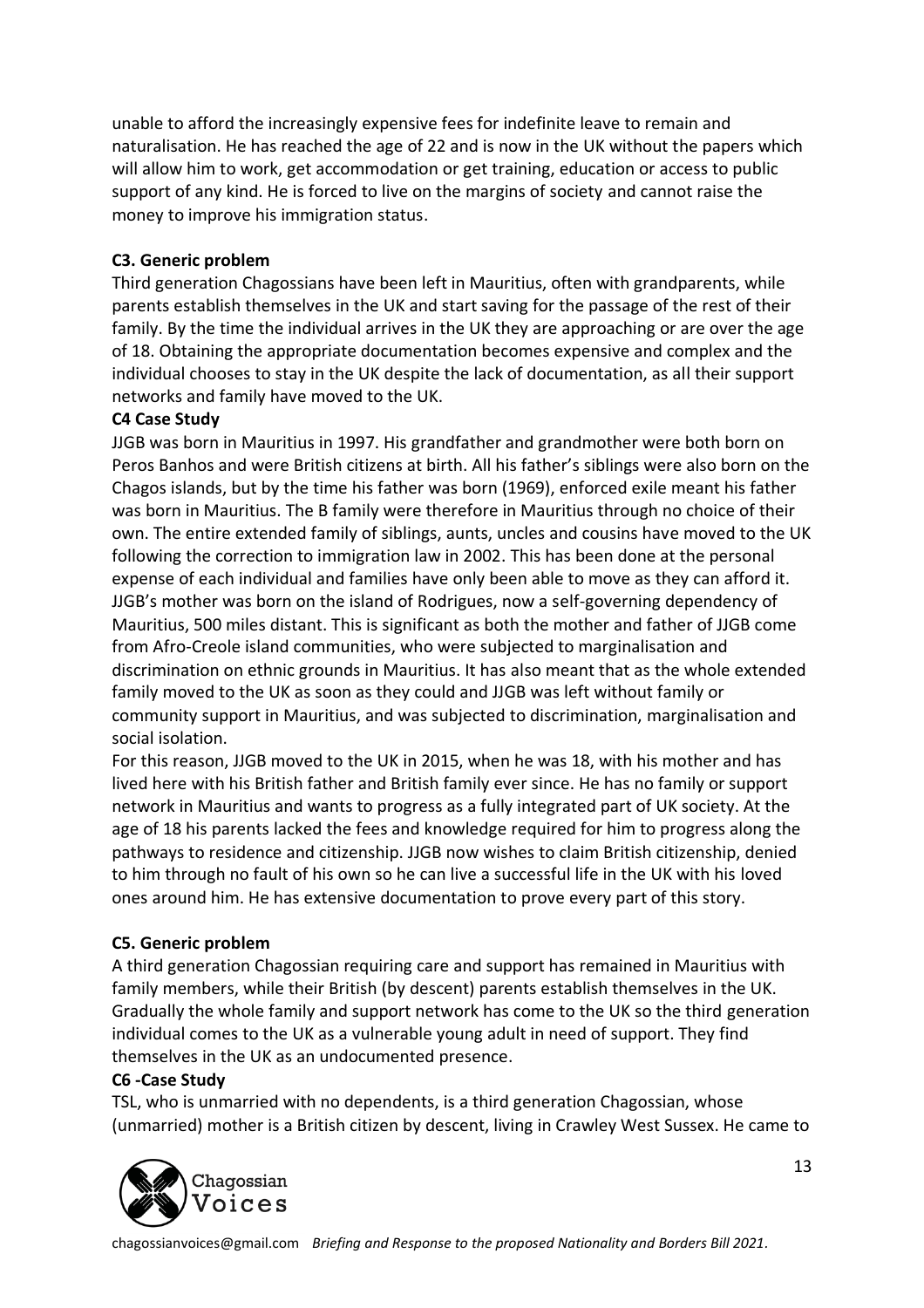the UK five years ago from Mauritius, when she moved here permanently and remained for the following reasons

(i) dependency on his mother and wider family who also live in the UK

(ii) a developing mental health problem

(iii) the widely publicised bill going through parliament sponsored by Henry Smith, which would have restored UK citizenship rights to all generations of Chagossians

T has no home or family to return to in Mauritius. The majority of his Chagossian family and friends are British citizens living in the UK. T lives with his mother, who is a cleaner, and depends on her for food, shelter, financial and emotional support. He has a mental health condition for which he needs treatment. He is unable to live independently. His wider network of support, aunts uncles, cousins and friends, also live in Crawley

He depends on his mother and extended family for survival and wellbeing**.**

He is unable to progress in life and move to independence and self-sufficiency due to his undocumented immigration status. He cannot currently obtain training, education employment or support from public authorities in the UK.

#### **C7. Third generation Chagossians with Indefinite Leave to Remain**

Many Chagossian parents have obtained Indefinite Leave to Remain for their children as a less expensive route to right of abode than citizenship, assuming this would give them indefinite leave to remain. They have Mauritian or Seychellois passports but have lived most of their life in the UK. We have many examples of young adults who are being challenged in employment, housing and health scenarios when they cannot produce the new Biometric Residence Permit (which costs £229) and which is an additional surcharge on their residence in the UK. We also have heard of a Chagossian with ILR who lost their job due to not having the new card.

#### **D. Spouses**

#### **D1. Generic problem**

The spouses of Chagossians were often born in Mauritius or the Seychelles. The option of marrying in Chagos was closed to them and they were unable to come to the UK until 2002. There have numerous expensive and protracted problems for spouses of Chagossians. As a result of financial constraints, the pattern of chain migration of Chagossians has sometimes sent the "2<sup>nd</sup> generation" first to establish a home and get work, followed by the third generation. The native islanders ("first generation" and British by birth) have sometimes followed on as the family become established. Unforeseen obstacles in immigration and huge financial burdens have been created for the spouses of native-born islanders in their attempts to stay with their families in the UK.

#### **D2. Case Study**

Mrs ML was born in 1946 in Mauritius and has been married since 5<sup>th</sup> January 1970 (in Mauritius) to Mr ML, who was born in Diego Garcia in 1944 and is a British citizen by birth. Like all Chagossians he was removed from his homeland by the UK government, told he could never return and dumped in Mauritius. They have 2 British children living in the UK